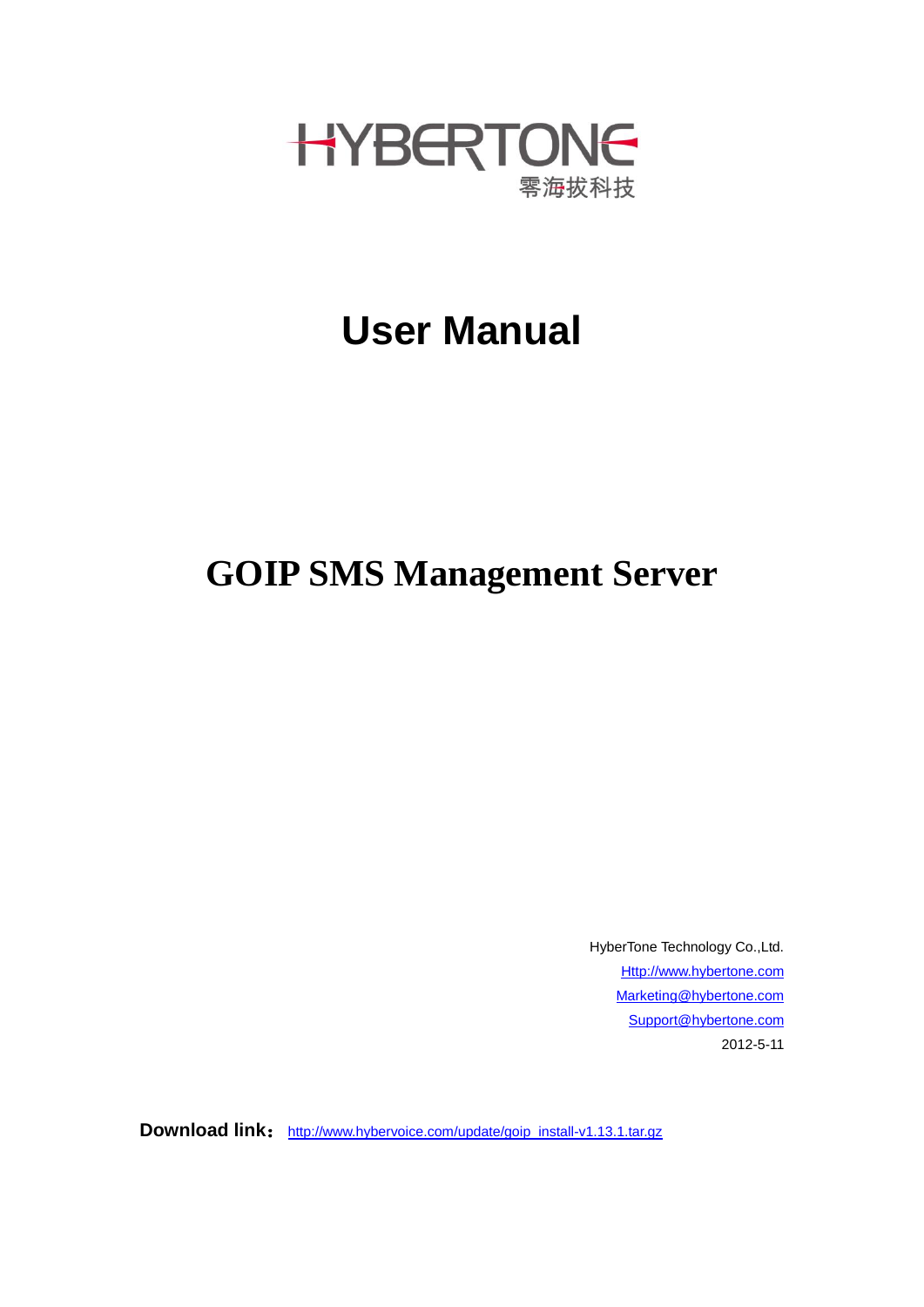## GOIP SMS Management Server Manual 1.13.1

Introduction:

GOIP SMS Management Server is used to control sending message. User can send、search or other operations on the web server

Installation Requirements:

Be sure that apache2(or above version)、php4(or above version) and mysql4(or above version) has been installed on the Linux system. The software is used UTF-8 character coding.

Installation

一、Windows system installation

1、install php、mysql and apsche

2、decompression the software: [http://www.hybervoice.com/update/goip\\_install-v1.13.1.tar.gz](http://www.hybervoice.com/update/goip_install-v1.13.1.tar.gz) to the directory of apache server (maybe the default directory is htdocs/ or www/)

3、click "import\_sql.cmd"in goip\inc,you will see the screen. Then input password of root.(the mysql process should be started up. If "mysql command is not recognized" appeared , you should input database by yourself: click "start-> run", input "cmd" and then input command: mysql installation path/mysql/bin/mysql -uroot -p < apache server directory/goip/inc/goipinit.sql)

4、double click "install.cmd" to install

5、The default enabled UDP port is 44444.If a firewall installed, please join the trust 44444 UDP port list.

6、Input GOIP manager URL: [http://your\\_ip/goip](http://your_ip/goip) in your brower, user: root password:root

7、Click "system management", add ID and password to goip parameter management.

8. Open GOIP configuration webpage, fill the parameters in corresponding blank, the default port is 44444

 $9$ . Create groups and contact, then you can send message

10 、 you should set International Tel number in "System Manage->Provider Manage"

| <b>Crowd and Group Manage</b>                                           | <b>Provider Modify</b>      |                                   |                               |  |
|-------------------------------------------------------------------------|-----------------------------|-----------------------------------|-------------------------------|--|
| Crowd Manage<br>Group Manage                                            | 移动<br>$Provider(1)$ :       | $+86$<br>(1)International Tel:    | (1)Local Recognition:         |  |
| Data Manage<br>Data Backup<br>Data Import                               | $Provider(2)$ :             | (2)International Tel:             | (2) Local Recognition:        |  |
|                                                                         | Provider(3):                | (3) International Tel:            | (3) Local Recognition:        |  |
| <b>System Manage</b><br>System Manage<br>Provider Manage<br>GoIP Manage | $Provider(4)$ :             | (4) International Tel:            | (4)Local Recognition:         |  |
|                                                                         | $Provider(5)$ :             | (5)International Tel:             | (5)Local Recognition:         |  |
|                                                                         | Provider(6):                | (6)International Tel:             | (6) Local Recognition:        |  |
|                                                                         | $Provider(7)$ :             | (7) International Tel:            | (7)Local Recognition:         |  |
|                                                                         | $\mathbf{r}$<br>$2.1 - 603$ | <b>GIVT</b><br><b>CALCULATION</b> | <b>ADVT</b><br>$-1.32$<br>525 |  |

 $\equiv$ , Linux system installation

1) Login Linux system as root

input command

wget [http://www.hybervoice.com/update/goip\\_install-v1.13.1.tar.gz](http://www.hybervoice.com/update/goip_install-v1.13.1.tar.gz)

input command

tar –xzvf goip\_install-linux.tgz

input command

cd goip\_install